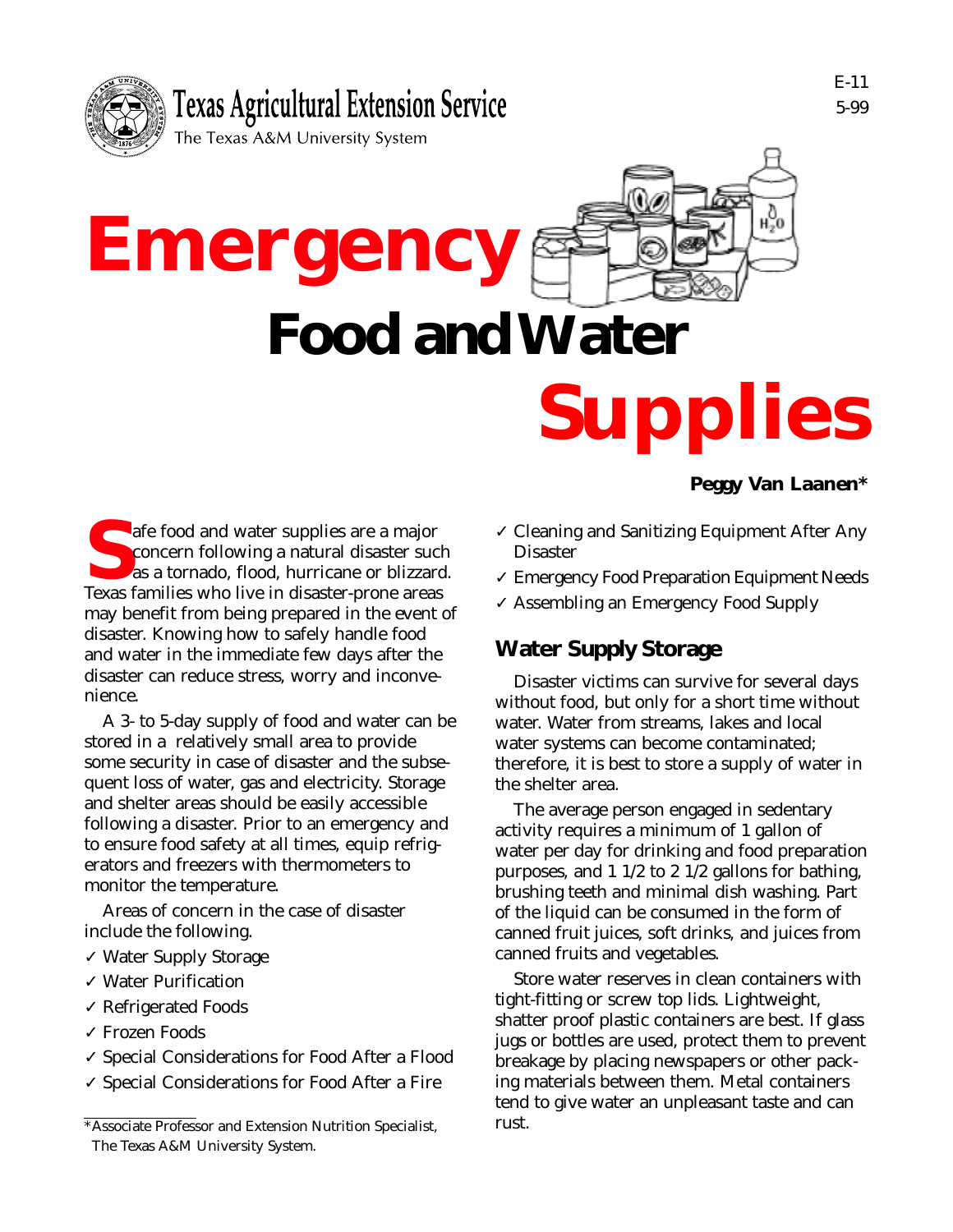Water drained from home hot water tanks can be used if necessary, but the possibility of contamination exists and this water should be purified before drinking.

#### **Water Purification**

Water can be purified in a number of ways. Boiling is one of the surest and simplest methods. Filter the water and boil vigorously for 3 minutes. The flavor of boiled water can be improved by aeration by pouring the water from one clean container to another several times. The use of this purification method is limited, however, because heat often is not available in the disaster area.

Water can be purified easily by using a household bleach containing sodium hypochlorite, a chlorine compound, as its only active ingredient. Do not use bleach that contains soap or is scented. Add the bleach to filtered water in any clean container in which the water can be thoroughly mixed by stirring or shaking. This procedure will purify water, but will not preserve water for long-term storage.

Use an eye dropper to add the bleach according to the proportions shown in the following table. Proportions are based on bleach containing 5.25 percent sodium hypochlorite. Let the mixture stand for 20 minutes. The water should still have the slight taste or smell of chlorine.

If the slight taste or smell of chlorine is not present, another dose of bleach should be added to the water, mixed thoroughly and allowed to stand for an additional 15 minutes. Again, the taste or smell of chlorine in the water is a sign of safety. If it is not detectable after these procedures, the water should not be used.

The table gives the ratio of chlorine bleach to be added to clear and cloudy water to provide 3 and 6 ppm (parts per million) chlorine concentration, respectively.

| <b>Amount</b><br>of water | Amount of bleach (based on<br>5.25% sodium hypochlorite) |                 |
|---------------------------|----------------------------------------------------------|-----------------|
|                           | to clear water                                           | to cloudy water |
| 1 quart (4 cups)          | 2 drops                                                  | 4 drops         |
| 1 gallon                  | 8 drops                                                  | 16 drops        |
| 5 gallons                 | $1/2$ teaspoon                                           | 1 teaspoon      |

Ordinary household 2 percent tincture of iodine can be used to purify small quantities of water. Five drops should be added to each quart of cloudy water. As with chlorine, the iodine and water should be mixed thoroughly. Water purification tablets, available at most sporting goods stores and drugstores, can be used safely to purify water. Follow the package directions.

#### **Refrigerated Foods**

After a power outage, use perishable food from the refrigerator first. Usually, food in a refrigerator is safe after a power outage if the power is out for no more than 4 to 6 hours (depending on the kitchen temperature) and if the inside refrigerator temperature does not exceed 40 degrees F for more than 2 hours. An appliance thermometer can help monitor the inside temperature of the refrigerator. To retain cold temperature, open the refrigerator door only as necessary. Be especially wary, however, of using meat, poultry and foods containing milk, cream, sour cream, or soft cheese that have been in a refrigerator without power.

In an emergency, the following refrigerated foods can be kept at room temperature for a few days. However, quality will deteriorate rapidly.

- Butter, margarine
- Fresh fruits and vegetables
- Dried fruits, coconut and nuts
- Opened jars of salad dressing, peanut butter, jelly, relish, taco sauce, barbecue sauce, mustard, catsup, olives
- Hard and processed cheese
- Fruit juices
- Fresh herbs and spices
- Flour
- Fruit pies
- Breads, rolls, cakes (except with cream frosting or filling), muffins

Discard the following if left at temperatures above 40 degrees F for more than 2 hours.

- Raw or cooked meat, poultry and seafood
- Milk/cream, yogurt, soft cheese
- Cooked pasta, pasta salads
- Custard, chiffon or cheese pies
- Fresh eggs, egg substitutes
- Meat-topped pizza, lunch meats
- Casseroles, stews, or soups
- Refrigerator cookie dough
- Cream-filled pastries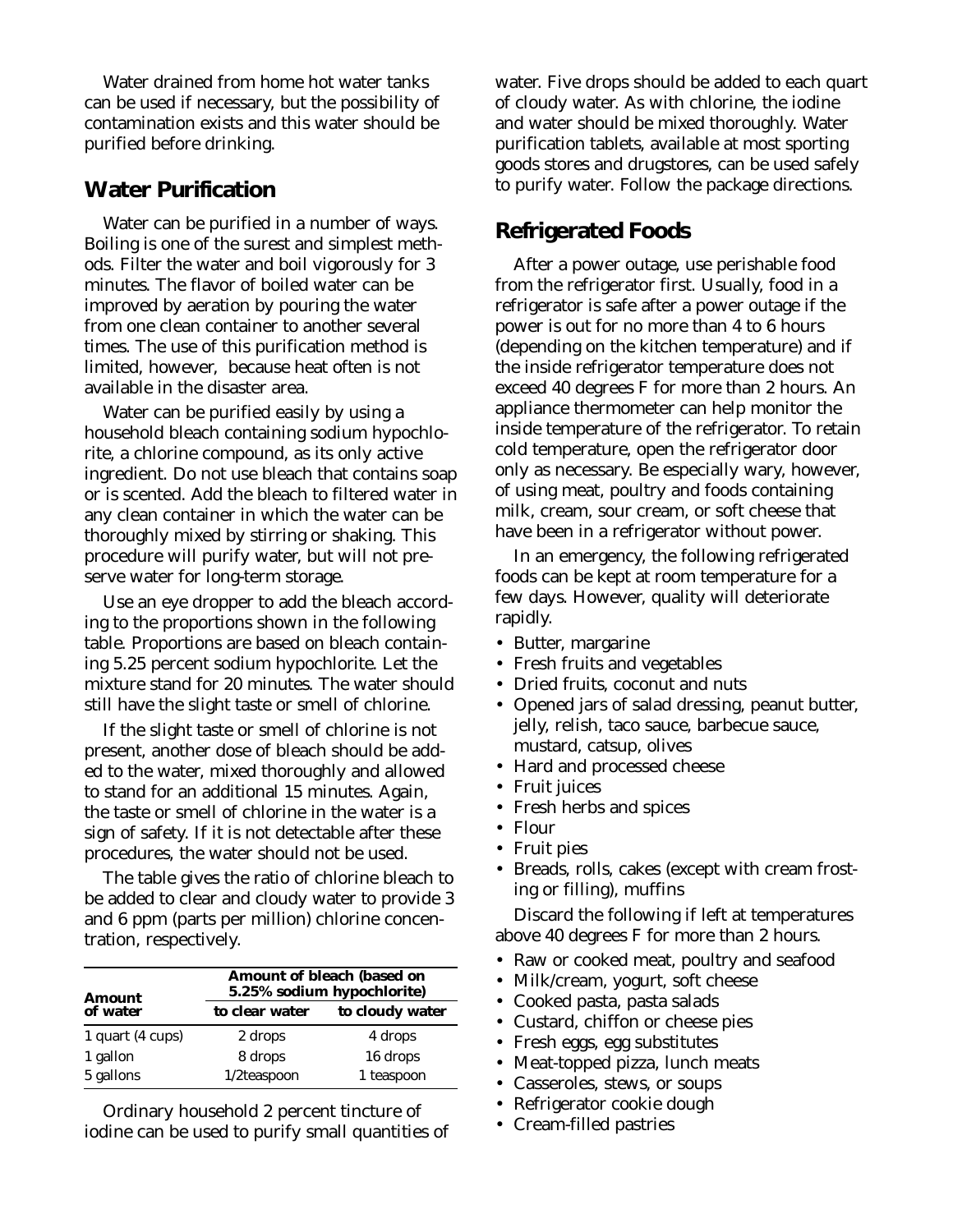Throw away refrigerated items that are moldy or have unusual odor or appearance. Do not taste suspect foods.

#### **Frozen Foods**

After a power outage, a full, well-functioning freezer should keep foods frozen for 2 days, if the freezer temperature was at 0 degrees F or below. A half-full freezer should keep things frozen about 1 day. An appliance thermometer can help monitor the inside freezer temperature.

*Use of dry ice.* Dry ice can be used to help maintain adequate freezer temperature if the power is out for more than one day. Use these precautions when using dry ice. Use 3 pounds dry ice per cubic foot of freezer space. Avoid direct contact of dry ice with skin. Dry ice will burn skin and is not for consumption. Wrap dry ice in brown paper for longer storage and separate it from food with a piece of cardboard. Provide adequate ventilation for carbon dioxide in areas where dry ice is used. Do not cover air vent openings of the freezer.

*Additional Tips.* If the freezer isn't full when the outage occurs, group packages together to ensure cold temperature. Group meat and poultry to one side on a tray, so their juices won't contaminate other foods if they begin to thaw. Open the freezer unit only as often as necessary and work quickly when open.

Check food for evidence of thawing before refreezing. Foods that still contain ice crystals can be refrozen. Thawed foods that do not contain ice crystals but have been kept at 40 degrees F or below 2 days or less, may be cooked, then refrozen or canned.

Be especially wary of using meats, poultry and foods containing dairy products.

After a power outage, don't rely on odor or appearance to determine safety of refrigerated and frozen foods. Discard perishable food if it has been or is suspected to have been at room temperature for more than 2 hours.

#### **Special Considerations for Food After a Flood**

If you live in an area subject to floods, be ready to elevate refrigerators or freezers off the floor by putting cement blocks under their corners. Canned goods should be moved to higher shelves or storage areas.

Foods contaminated by flood waters need special attention. Flood waters carry filth and disease bacteria that contaminate food and water and make it unsafe to consume.

After a flood, inspect food carefully. Discard the following if it has been in contact with flood waters.

- Meat, poultry, fish, and eggs
- Fresh produce
- Unopened jars with waxed cardboard seals such as mayonnaise or salad dressing
- All foods packed in foil, cardboard boxes, cellophane, paper or cloth
- Home canned foods
- Flour, sugar, coffee, cereals and other staples in canisters
- Opened containers and packages
- Cans dented, leaking, bulging, or rusted

Commercially canned foods exposed to flood water, which have sealed, airtight metal lids, are safe to use after being thoroughly cleaned and sanitized.

All cans, free of rust or dents, must be washed and sanitized before they are opened. Wash containers in a detergent solution using a scrub brush. Rinse in clean water, if available. Sanitize by immersing containers for 15 minutes in a solution of 2 teaspoons of chlorine bleach per quart of water at room temperature. Inspect cans and destroy any that bulge or leak. After sanitizing, remove containers from the solution and air-dry. Relabel the cans and use the contents as soon as possible because containers might rust. Store containers where they will not be recontaminated. When cooking, empty the contents from the can and boil for 10 minutes before eating.

*Note: Fresh fruits and vegetables and other garden produce exposed to flood water are not safe to eat. Throw them away. For information on future crop or garden production after a flood, contact a local county Extension agent.*

If there is a power outage accompanying the flood, follow the previous recommendations regarding refrigerated and frozen foods.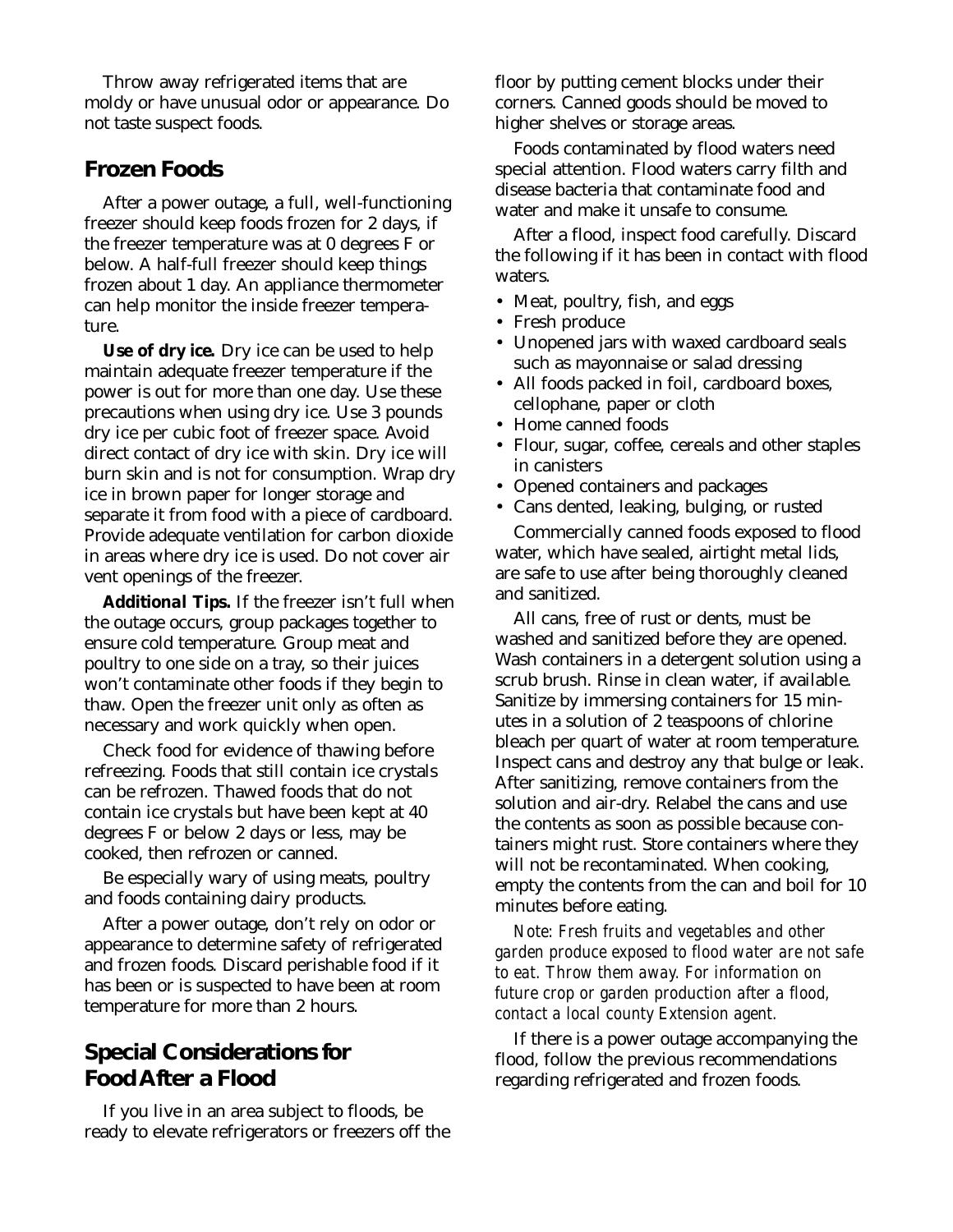## **Special Considerations for Food After a Fire**

Foods that have been exposed to fire can be compromised by three factors — heat of the fire, smoke fumes and chemicals used to treat the fire.

Foods in cans or jars may appear to be undamaged, but the heat from the fire may have activated food spoilage bacteria. Discard all these items.

Toxic fumes can contaminate food. Discard any type of food in permeable packaging such as cardboard, plastic wrap, paper, etc. Discard any raw foods (such as potatoes and fruit) stored outside the refrigerator. Foods stored in a refrigerator or freezer also can become contaminated from fumes if the appliance seal is not airtight. Throw away any foods that have an offflavor or odor before or after preparation.

Treat any foods exposed to fire-fighting water the same as you would treat foods exposed to flood waters.

Foods exposed to fire-treating chemicals should be discarded, including those stored at room temperature, as well as those in permeable storage or packaging containers and screwtopped jars and bottles. Treat any canned goods and cookware exposed to chemicals the same as flooded foods.

# **Cleaning and Sanitizing Equipment After Any Disaster**

Pots and pans, glasses, dishes and utensils should be washed in detergent and rinsed in clean, sanitized water, if available, then soaked for 15 minutes in a solution of 2 teaspoons of chlorine bleach per quart of water at room temperature. Use 2 teaspoons of chlorine bleach in 1 quart of water to clean food preparation surfaces and equipment and the inside of refrigerators and freezers.

# **Emergency Food Preparation Equipment Needs**

Have the following equipment on hand for food preparation and service in an emergency.

• Manual can openers

- Emergency cooking equipment such as hibachi, chafing dishes. Food that tastes better when warm can be heated with candle warmers, chafing dishes or fondue pots. However, raw foods that need to be thoroughly cooked, such as meat, poultry and eggs, must be cooked on a grill or cooking stove that provides a more intense heat source.
- Matches and other necessary supplies for use with emergency cooking equipment
- Disposable food preparation and serving supplies (plates, utensils, cookware)
- Bleach
- Plastic dish pans or washing buckets
- Canned heat source
- Food thermometer

# **Assembling An Emergency Food Supply**

The amount and kind of foods to store for an emergency depend on several factors: ages and special food needs of family members (i.e., special needs for infants, pregnant women, elderly); number of family members; food preferences; special health and diet needs; ability and equipment to prepare food; space for storage.

Short-term food supplies generally need to meet needs for liquid intake, energy and special diets. Longer-term priorities include nutritionally balanced daily diets. If needed, supplement diets with a daily multivitamin/mineral.

Canned goods are the best choice for an emergency food supply. Glass containers might break. Canned foods that are good supply choices include the following.

- Meat, meat products, fish or beans
- Fruits and fruit juices
- Vegetables
- Soups, broths and stews
- Milk
- Bottled water

Canned foods can be kept almost indefinitely as long as they are not damaged or leaking or bulging. For optimum quality, however, replace canned goods within 12 to 18 months. Be sure to store emergency supplies where they will be safe from insects and rodent pests as well as flooding.